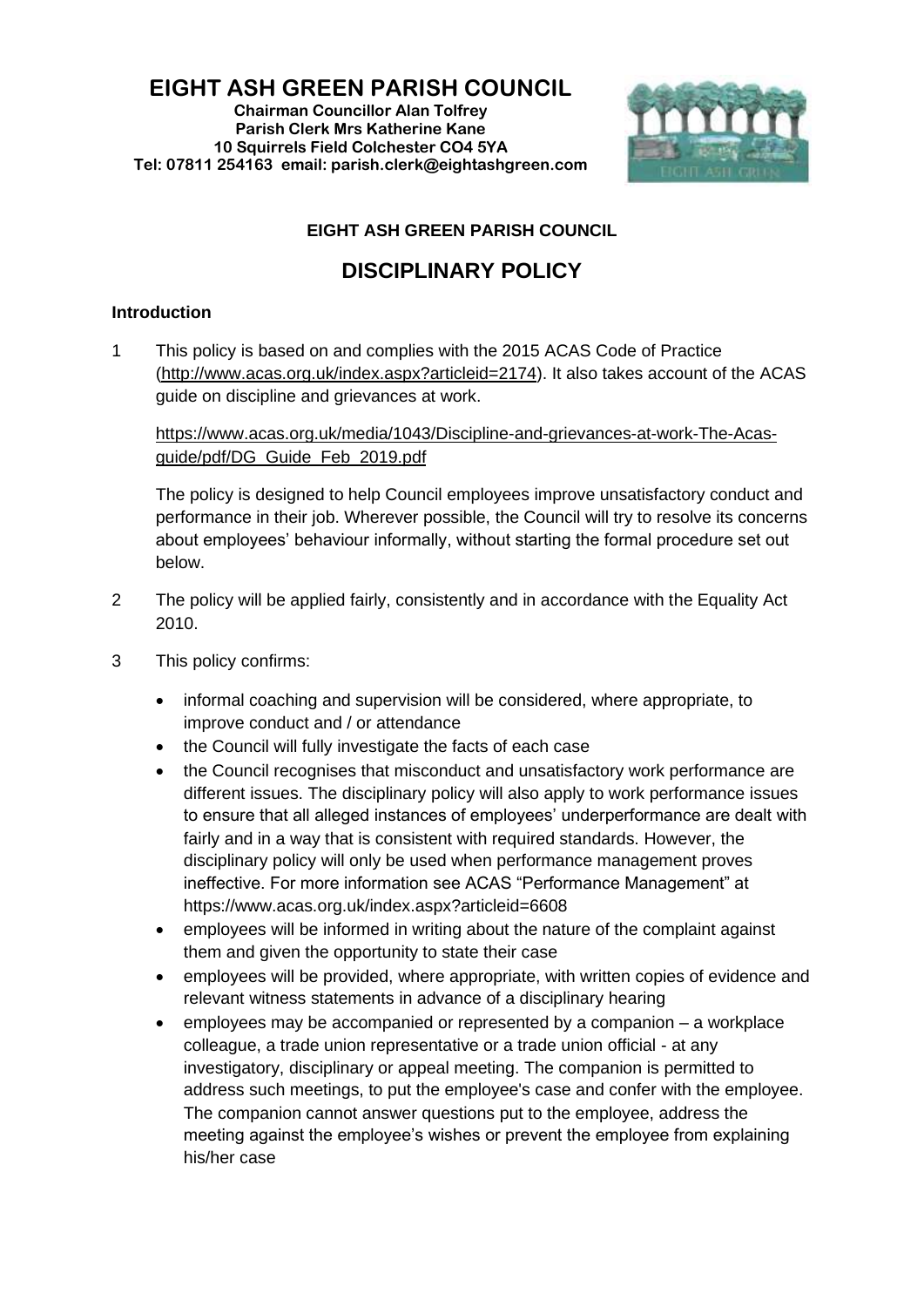

- the Council will give employees reasonable notice of any meetings in this procedure. Employee must make all reasonable efforts to attend. Failure to attend any meeting may result in it going ahead and a decision being taken. An employee who does not attend a meeting will be given the opportunity to be represented and to make written submissions
- if the employee's companion is not available for the proposed date of the meeting, the employee can request a postponement and can propose an alternative date that is within five working days of the original meeting date unless it is unreasonable not to propose a later date
- any changes to specified time limits in the Council's procedure must be agreed by the employee and the Council
- information about an employee's disciplinary matter will be restricted to those involved in the disciplinary process. A record of the reason for disciplinary action and the action taken by the Council is confidential to the employee. The employee's disciplinary records will be held by the Council in accordance with the General Data Protection Regulation (GDPR)
- audio or video recordings of the proceedings at any stage of the disciplinary procedure are prohibited, unless agreed by all affected parties as a reasonable adjustment that takes account of an employee's medical condition
- employees have the right to appeal against any disciplinary decision. The appeal decision is final
- if an employee who is already subject to the Council's disciplinary procedure raises a grievance, the grievance will normally be heard after the completion of the disciplinary procedure
- disciplinary action taken by the Council can include a written warning, final written warning or dismissal
- this procedure may be implemented at any stage if the employee's alleged misconduct warrants this
- except for gross misconduct when an employee may be dismissed without notice, the Council will not dismiss an employee on the first occasion that it decides there has been misconduct
- if an employee is suspended following allegations of misconduct, it will be on full pay and only for such time as is necessary. Suspension is not a disciplinary sanction. The Council will write to the employee to confirm any period of suspension and the reasons for it,
- the Council may consider mediation at any stage of the disciplinary procedure where appropriate (for example where there have been communication breakdowns or allegations of bullying or harassment). Mediation is a dispute resolution process that requires the consent of affected parties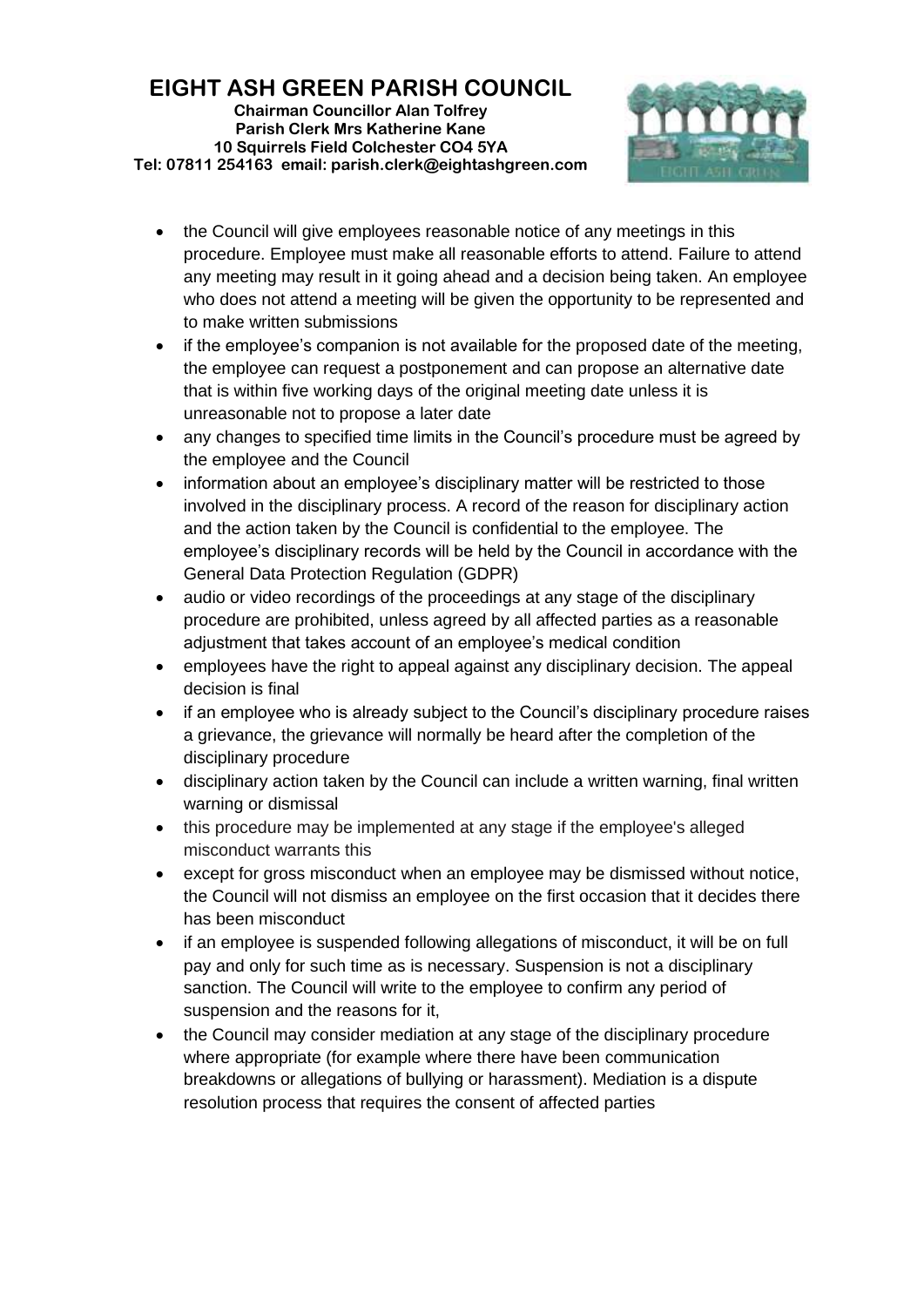# **EIGHT ASH GREEN PARISH COUNCIL**

**Chairman Councillor Alan Tolfrey Parish Clerk Mrs Katherine Kane 10 Squirrels Field Colchester CO4 5YA Tel: 07811 254163 email: parish.clerk@eightashgreen.com**



## **Examples of misconduct**

- 4 Misconduct is employee behaviour that can lead to the employer taking disciplinary action. The following list contains some examples of misconduct: The list is not exhaustive.
	- unauthorised absence
	- poor timekeeping
	- misuse of the Council's resources and facilities including telephone, email and internet
	- inappropriate behaviour
	- refusal to follow reasonable instructions
	- breach of health and safety rules.

## **Examples of gross misconduct**

- 5 Gross misconduct is misconduct that is so serious that it is likely to lead to dismissal without notice. The following list contains some examples of gross misconduct: The list is not exhaustive
	- bullying, discrimination and harassment
	- incapacity at work because of alcohol or drugs
	- violent behaviour
	- fraud or theft
	- gross negligence
	- gross insubordination
	- serious breaches of council policies and procedures e.g. the Health and Safety Policy, Equality and Diversity Policy, Data Protection Policy and any policies regarding the use of information technology
	- serious and deliberate damage to property
	- use of the internet or email to access pornographic, obscene or offensive material
	- disclosure of confidential information.

## **Suspension**

- 6 If allegations of gross misconduct or serious misconduct are made, the council may suspend the employee while further investigations are carried out. Suspension will be on full pay. Suspension does not imply any determination of guilt or innocence, as it is merely a measure to enable further investigation.
- 7 While on suspension, the employee is required to be available during normal hours of work in the event that the council needs to make contact. The employee must not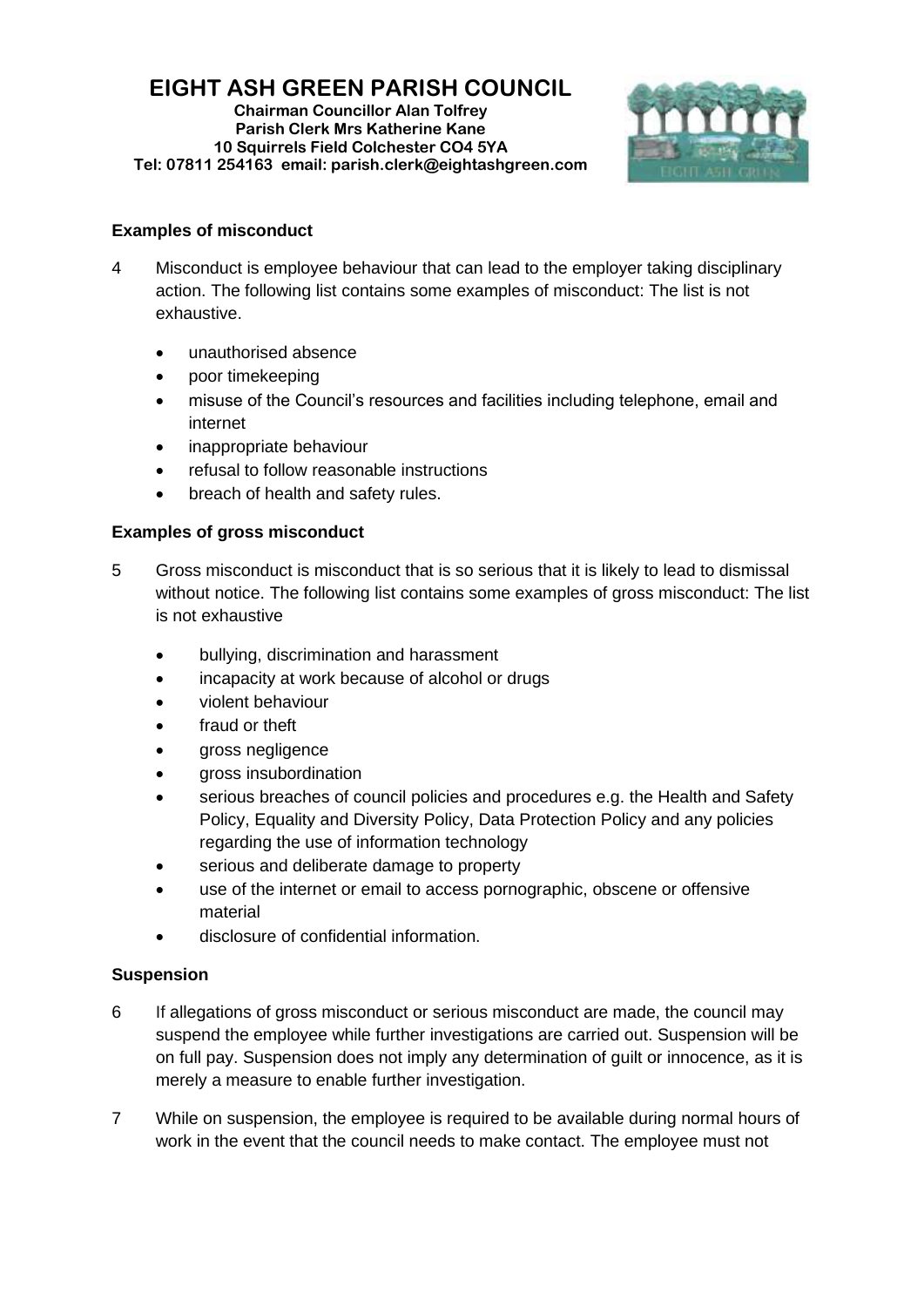

contact or attempt to contact or influence anyone connected with the investigation in any way or to discuss this matter with any other employee or councillor.

8 The employee must not attend work. The council will make arrangements for the employee to access any information or documents required to respond to any allegations.

## **Examples of unsatisfactory work performance**

- 9 The following list contains some examples of unsatisfactory work performance: The list is not exhaustive.
	- inadequate application of management instructions/office procedures
	- inadequate IT skills
	- unsatisfactory management of staff
	- unsatisfactory communication skills.

## **The Procedure**

10 Preliminary enquiries*.* The council may make preliminary enquiries to establish the basic facts of what has happened in order to understand whether there may be a case to answer under the disciplinary procedure.

If the employee's manager believes there may be a disciplinary case to answer, the council may initiate a more detailed investigation undertaken to establish the facts of a situation or to establish the perspective of others who may have witnessed misconduct.

11 Informal Procedures. Where minor concerns about conduct become apparent, it is the manager's responsibility to raise this with the employee and clarify the improvements required. A file note will be made and kept by the manager. The informal discussions are not part of the formal disciplinary procedure. If the conduct fails to improve, or if further matters of conduct become apparent, the manager may decide to formalise the discussions and invite the employee to a first stage disciplinary hearing.

## **Disciplinary investigation**

- 12 A formal disciplinary investigation may sometimes be required to establish the facts and whether there is a disciplinary case to answer.
- 13 If a formal disciplinary investigation is required, the Council will appoint an Investigator who will be responsible for undertaking a fact-finding exercise to collect all relevant information. The Investigator will be independent and will normally be a councillor. If the Council considers that there are no councillors who are independent (for example, because they all have direct involvement in the allegations about the employee), it will appoint someone from outside the Council. The Investigator will be appointed as soon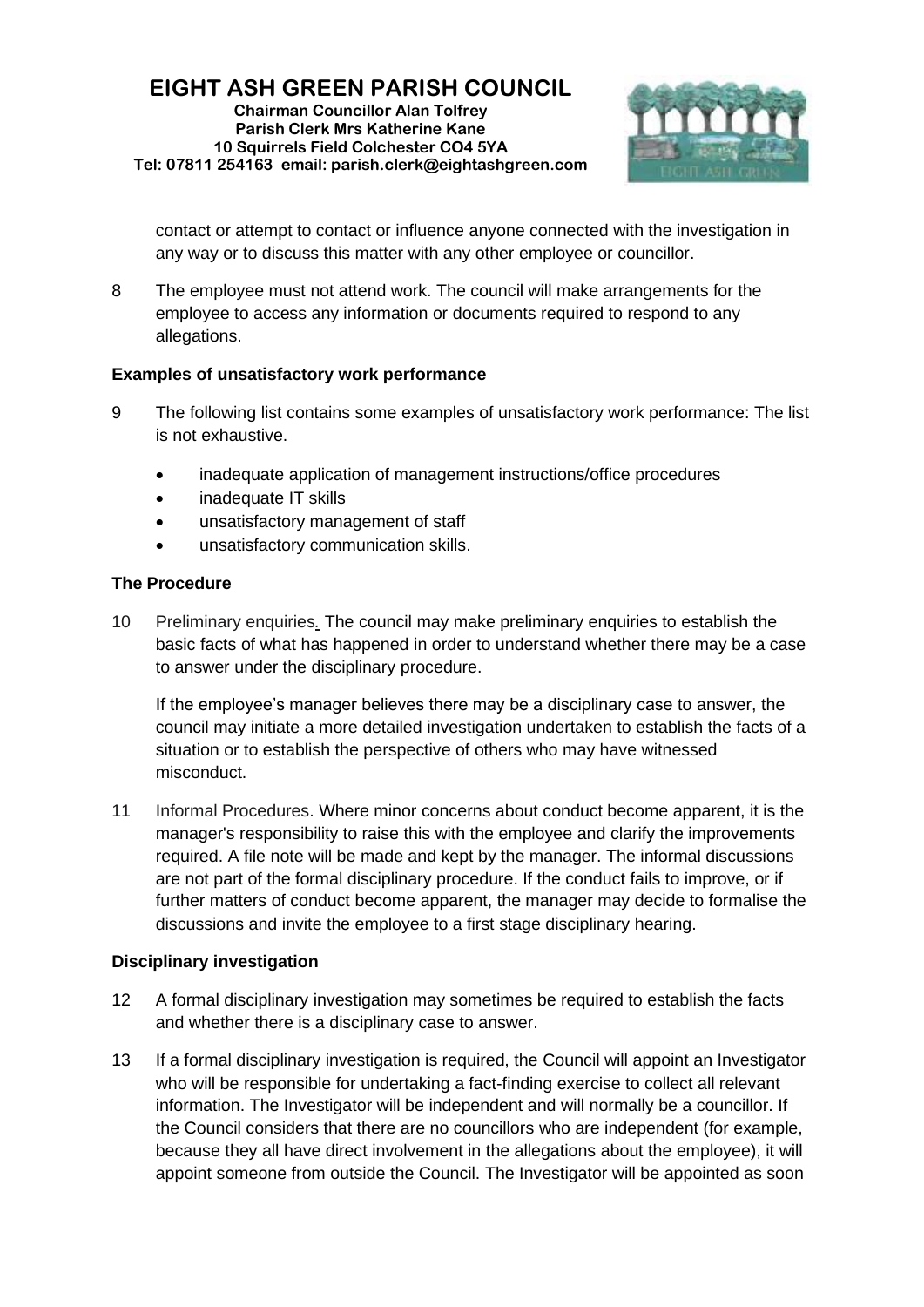

as possible after the allegations have been made. The Chairman will inform the Investigator of the terms of reference of the investigation. The terms of reference should specify:

- the allegations or events that the investigation is required to examine
- whether a recommendation is required
- how the findings should be presented. For example, an investigator will often be required to present the findings in the form of a written report
- who the findings should be reported to and who to contact for further direction if unexpected issues arise or advice is needed.
- 14 The Investigator will be asked to submit their findings within 20 working days of appointment where possible. In cases of alleged unsatisfactory performance or of allegations of minor misconduct, the appointment of an investigator may not be necessary and the Council may decide to commence disciplinary proceedings at the next stage - the disciplinary meeting (see paragraph 22).
- 15 The staffing committee will notify the employee in writing of the alleged misconduct and details of the person undertaking the investigation. The employee may be asked to meet an investigator as part of the disciplinary investigation. The employee will be given sufficient notice of the meeting with the Investigator so that he/she has reasonable time to prepare for it. The letter will explain the investigatory process and that the meeting is part of that process. The employee will be provided with a copy of the Council's disciplinary procedure. The Council will also inform the employee that when he/she meets with the Investigator, he/she will have the opportunity to comment on the allegations of misconduct.
- 16 Employees may be accompanied or represented by a workplace colleague, a trade union representative or a trade union official at any investigatory meeting.
- 17 If there are other persons (e.g. employees, councillors, members of the public or the Council's contractors) who can provide relevant information, the Investigator should try to obtain it from them in advance of the meeting with the employee.
- 18 The Investigator has no authority to take disciplinary action. His/her role is to establish the facts of the case as quickly as possible and prepare a report that recommends to the staffing committee whether or not disciplinary action should be considered under the policy.
- 19 The Investigator's report will contain his/her recommendations and the findings on which they were based. He/she will recommend either:
	- the employee has no case to answer and there should no further action under the Council's disciplinary procedure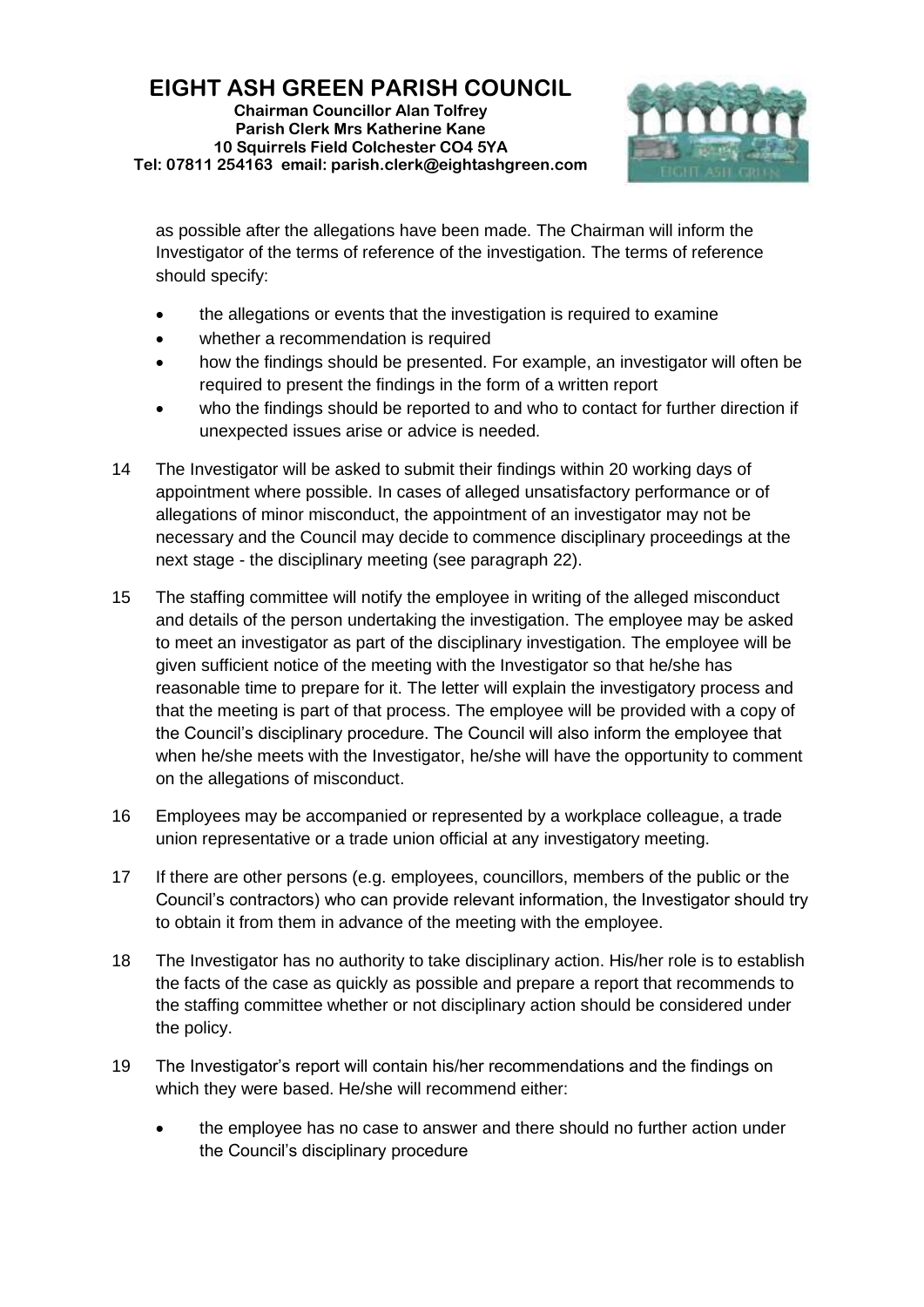

- the matter is not serious enough to justify further use of the disciplinary procedure and can be dealt with informally or
- the employee has a case to answer and a formal hearing should be convened under the Council's disciplinary procedure.
- 20 The Investigator will submit the report to the Council which will decide whether further action will be taken.
- 21 If the Council decides that it will not take disciplinary action, it may consider whether mediation would be appropriate in the circumstances.

## **The disciplinary meeting**

- 22 If the Council decides that there is a case to answer, it will appoint a staffing committee of three councillors, to formally hear the allegations. The staffing committee will appoint a Chairman from one of its members. The Investigator shall not sit on the committee.
- 23 No councillor with direct involvement in the matter shall be appointed to the committee. The employee will be invited, in writing, to attend a disciplinary meeting. The committee's letter will confirm the following:
	- the names of its Chairman and other two members
	- details of the alleged misconduct, its possible consequences and the employee's statutory right to be accompanied at the meeting
	- a copy of the information provided to the sub-committee which may include the investigation report, supporting evidence and a copy of the Council's disciplinary procedure
	- the time and place for the meeting. The employee will be given reasonable notice of the hearing so that he /she has sufficient time to prepare for it
	- that witnesses may attend on the employee's and the Council's behalf and that both parties should inform each other of their witnesses' names at least two working days before the meeting
	- that the employee may be accompanied by a companion a workplace colleague, a trade union representative or a trade union official

The purpose of the disciplinary meeting hearing is for the allegations to be put to the employee and then for the employee to give their perspective. It will be conducted as follows:

- the Chairman will introduce the members of the committee to the employee and explain the arrangements for the hearing
- the Chairman will set out the allegations and invite the Investigator to present the findings of the investigation report (if there has been a previous investigation)
- the Chairman will invite the employee to present their account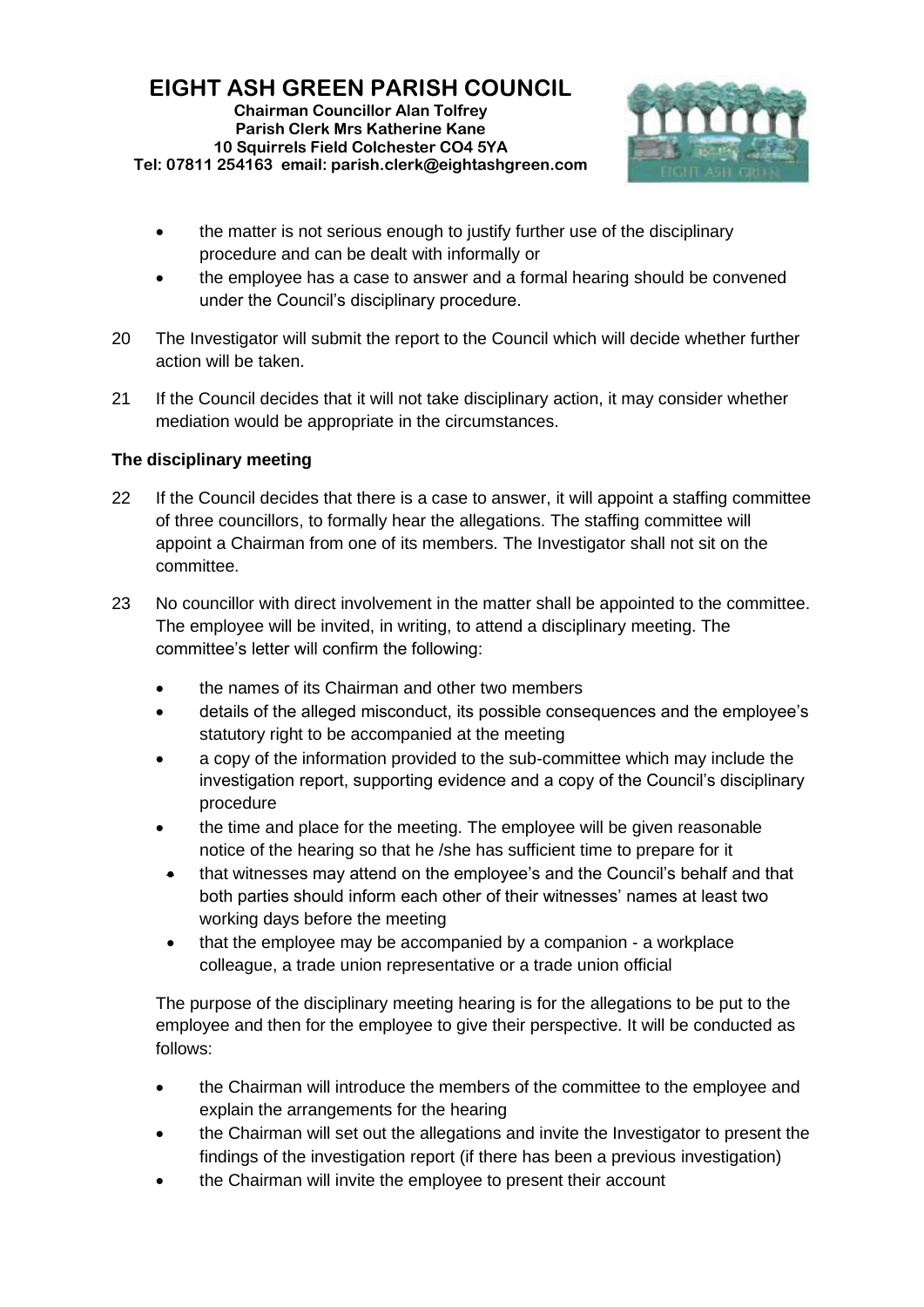

- the employee (or the companion) will set out his/her case and present evidence (including any witnesses and/or witness statements)
- any member of the committee and the employee (or the companion) may question the Investigator and any witness
- the employee (or companion) will have the opportunity to sum up
- 24 The Chairman will provide the employee with the committee's decision with reasons, in writing, within five working days of the meeting. The Chairman will also notify the employee of the right to appeal the decision.
- 25 The disciplinary meeting may be adjourned to allow matters that were raised during the meeting to be further investigated by the committee.

## **Disciplinary action**

26 If the committee decides that there should be disciplinary action, it may be any of the following:

First written warning

If the employee's conduct has fallen beneath acceptable standards, a first written warning will be issued. A first written warning will set out:

- the reason for the written warning, the improvement required (if appropriate) and the time period for improvement
- that further misconduct/failure to improve will result in more serious disciplinary action
- the employee's right of appeal
- that a note confirming the written warning will be placed on the employee's personnel file, that a copy will be provided to the employee and that the warning will remain in force for a specified period of time (e.g. 12 months).

## **Final written warning**

If the offence is sufficiently serious, or if there is further misconduct or a failure to improve sufficiently during the currency of a prior warning, the employee will be given a final written warning. A final written warning will set out:

- the reason for the final written warning, the improvement required (if appropriate) and the time period for improvement
- that further misconduct/failure to improve will result in more serious disciplinary action up to and including dismissal
- the employee's right of appeal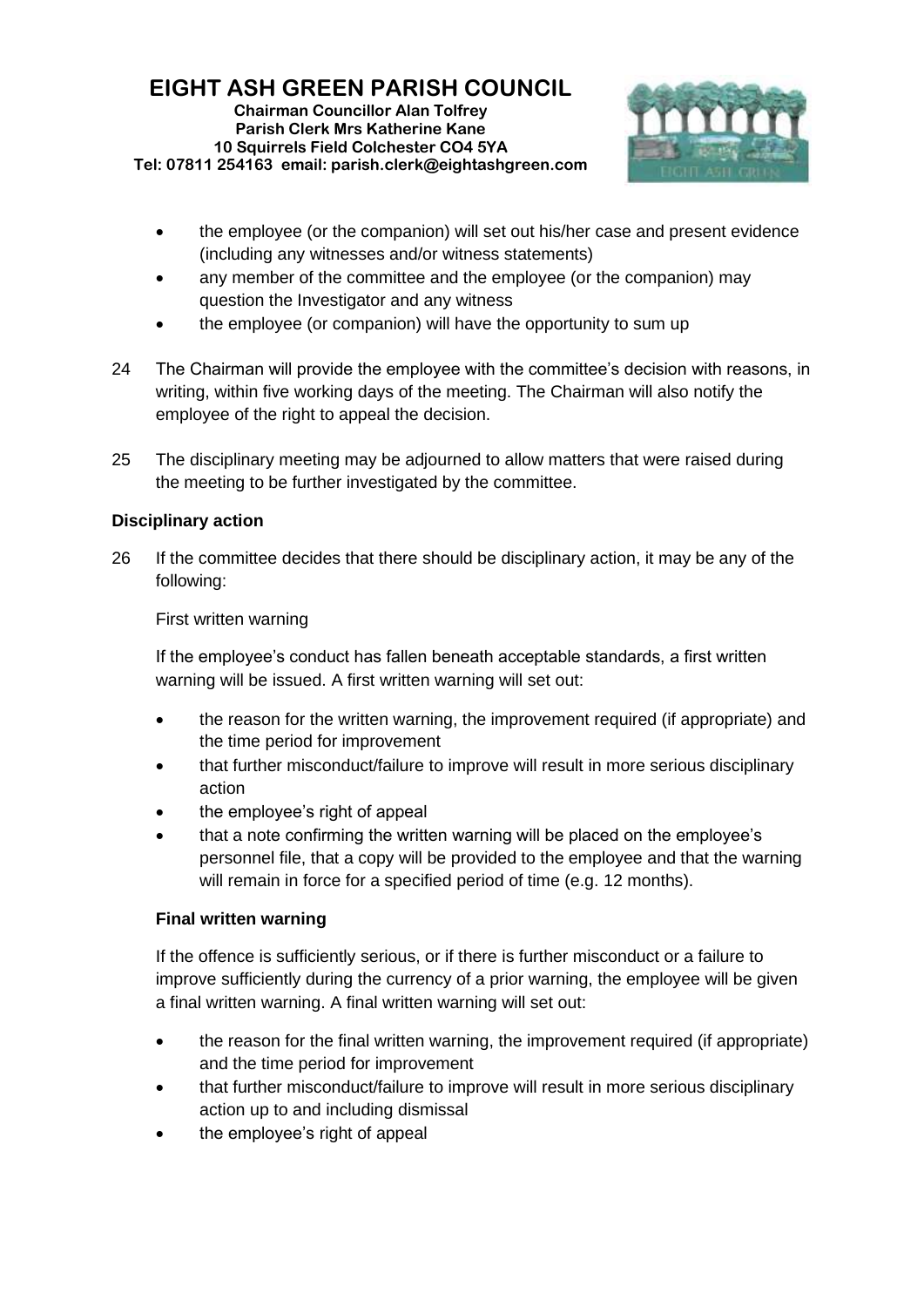

• that a note confirming the final written warning will be placed on the employee's personnel file, that a copy will be provided to the employee and that the warning will remain in force for a specified period of time (e.g. 12 months).

## **Dismissal**

The Council may dismiss:

- for gross misconduct
- if there is no improvement within the specified time period, in the conduct which has been the subject of a final written warning
- if another instance of misconduct has occurred and a final written warning has already been issued and remains in force.
- 27 The Council will consider very carefully a decision to dismiss. If an employee is dismissed, he/she will receive a written statement of the reasons for his/her dismissal, the date on which the employment will end and details of his/her right of appeal. If the sub-committee decides to take no disciplinary action, no record of the matter will be retained on the employee's personnel file. Action taken as a result of the disciplinary meeting will remain in force unless it is modified as a result of an appeal.

## **The appeal**

- 28 An employee who is the subject of disciplinary action will be notified of the right of appeal. His/her written notice of appeal must be received by the Council within five working days of the employee receiving written notice of the disciplinary action and must specify the grounds for appeal.
- 29 The grounds for appeal include;
	- a failure by the Council to follow its disciplinary policy
	- the committee's disciplinary decision was not supported by the evidence
	- the disciplinary action was too severe in the circumstances of the case
	- new evidence has come to light since the disciplinary meeting.
- 30 Where possible, the appeal will be heard by a panel of three members of the staffing committee who have not previously been involved in the case. This includes the Investigator. There may be insufficient members of the staffing committee who have not previously been involved. If so, the appeal panel will be a committee of three members of the Council who may include members of the staff committee. The appeal panel will appoint a Chairman from one of its members.
- 31 The employee will be notified, in writing, within 10 working days of receipt of the notice of appeal of the time, date and place of the appeal meeting. The employee will be advised that he/she may be accompanied by a companion - a workplace colleague, a trade union representative or a trade union official.